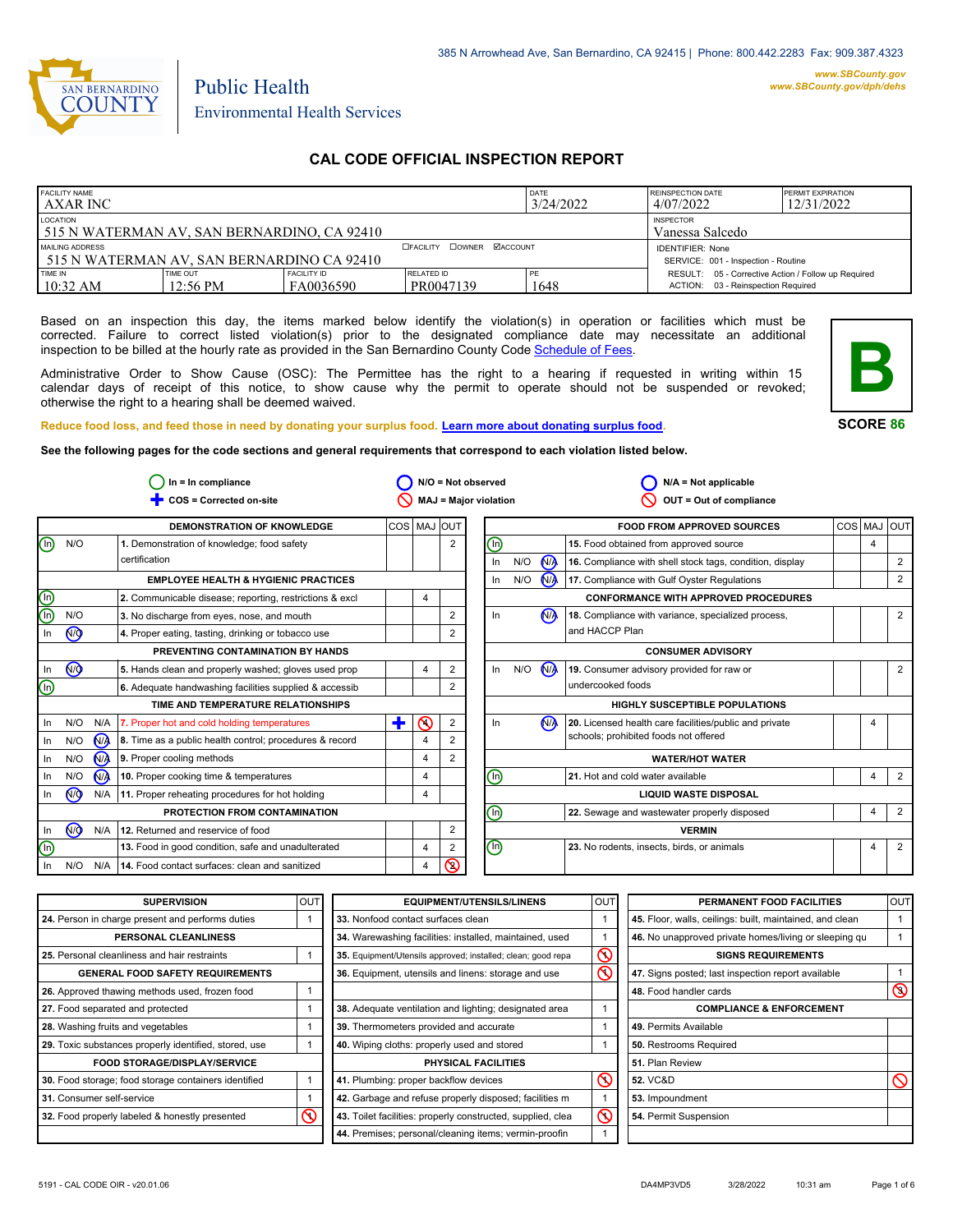

| <b>FACILITY NAME</b><br><b>AXAR INC</b>                                                                                                      | DATE<br>3/24/2022                                                                                                                                                                                                                                                                                                                                                                                                                                                                                                                                                                                                                                                                                                                                                                                                                                                                                                                                                                                                                                                                                                                                                                                                                                                                                                                                                                                                                                                                                                                                                                                                                                                                                                                                                                                                                                                                                                                                                                                                                                                                                                                                                                                                                                                                                                                                                                                                                                                                                                                                                 |                                     |   |              |   |
|----------------------------------------------------------------------------------------------------------------------------------------------|-------------------------------------------------------------------------------------------------------------------------------------------------------------------------------------------------------------------------------------------------------------------------------------------------------------------------------------------------------------------------------------------------------------------------------------------------------------------------------------------------------------------------------------------------------------------------------------------------------------------------------------------------------------------------------------------------------------------------------------------------------------------------------------------------------------------------------------------------------------------------------------------------------------------------------------------------------------------------------------------------------------------------------------------------------------------------------------------------------------------------------------------------------------------------------------------------------------------------------------------------------------------------------------------------------------------------------------------------------------------------------------------------------------------------------------------------------------------------------------------------------------------------------------------------------------------------------------------------------------------------------------------------------------------------------------------------------------------------------------------------------------------------------------------------------------------------------------------------------------------------------------------------------------------------------------------------------------------------------------------------------------------------------------------------------------------------------------------------------------------------------------------------------------------------------------------------------------------------------------------------------------------------------------------------------------------------------------------------------------------------------------------------------------------------------------------------------------------------------------------------------------------------------------------------------------------|-------------------------------------|---|--------------|---|
| LOCATION<br>515 N WATERMAN AV, SAN BERNARDINO, CA 92410                                                                                      |                                                                                                                                                                                                                                                                                                                                                                                                                                                                                                                                                                                                                                                                                                                                                                                                                                                                                                                                                                                                                                                                                                                                                                                                                                                                                                                                                                                                                                                                                                                                                                                                                                                                                                                                                                                                                                                                                                                                                                                                                                                                                                                                                                                                                                                                                                                                                                                                                                                                                                                                                                   | <b>INSPECTOR</b><br>Vanessa Salcedo |   |              |   |
| 7. PROPER HOT AND COLD HOLDING TEMPERATURES                                                                                                  |                                                                                                                                                                                                                                                                                                                                                                                                                                                                                                                                                                                                                                                                                                                                                                                                                                                                                                                                                                                                                                                                                                                                                                                                                                                                                                                                                                                                                                                                                                                                                                                                                                                                                                                                                                                                                                                                                                                                                                                                                                                                                                                                                                                                                                                                                                                                                                                                                                                                                                                                                                   |                                     | Δ | <b>MAJOR</b> | Δ |
| Compliance date not specified<br><b>POINTS</b><br><b>Complied on 3/24/2022</b><br>Д<br>Violation Reference - HSC -<br>113996, 113998, 114037 | <b>Inspector Comments:</b> Observed the following cold holding violations in cold holding unit labeled FRESH<br>SELECTIONS:<br>-Two (2) ham and cheese sandwiches to measure approximately 54 to 56. 7 F<br>-Turkey and cheese pita sandwiches to measure approximately 58 F<br>-Turkey and cheese croissant to measure approximately 57.7 F<br>-Three (3) Turkey and cheese wheat sandwiches to measure approximately 598. F<br>-Three (3) tuna salad on multigrain sandwiches to measure approximately 57 to 58 F<br>-Two (2) chicken salad wheat sandwiches to measure approximately 53.3 to 55.4 F<br>-Eggs salad wheat sandwich to measure approximately 55.6 F<br>-Two (2) turkey and cheese french rolls to measure approximately 55 F<br>-Four (4) packages of sliced American cheese to measure approximately 49 F<br>-Three (3) packages of honey ham to measure approximately 56 F<br>-Three (3) packages of sliced chicken to measure approximately 49 F<br>-Two (2) Yoplait yogurts to measure approximately 56 F<br>-Chobani yogurt to measure approximately 62 F<br>-Seven (7) packages of hard cooked eggs to measure approximately 61 F<br>-Beef chorizo to measure approximately 52 F<br>-Pork chorizo to measure approximately 52 F<br>-Two (2) packages of sliced beef to measure approximately 53 F<br>-Two (2) packages of sliced turkey to measure approximately 50 F<br>-Several packages of string cheese to measure approximately 66 F<br>-Two (2) packages of hot dog links to measure approximately 47 F<br>-Three (3) packages of butter to measure approximately 48 F<br>-Three (3) packages of cream cheese to measure approximately 51 F<br>-Several packages of beef and mild cheese to measure approximately 61 F<br>-Two (2) packages of white cheddar cheese and almonds to measure approximately 60 F<br>-Several packages of meat and cheese sandwich to measure approximately 49 F<br>-Several packages of extra sharp yellow cheese to measure approximately 64 F<br>-Six (6) packages of lunchables to measure approximately 46 to 50 F<br>-Several packages of pepper jack cheese to measure approximately 58 F<br>-Two (2) containers of flan to measure approximately 61 F<br>-Pudding to measure approximately 61 F<br>Per employee the food items listed above have been in the cold holding unit either Monday or Tuesday of this<br>week, more than four (4) hours prior to temperature measurement.<br>Maintain all potentially hazardous foods in cold holding at 41F or below.<br>Corrected on site. See VC&D. |                                     |   |              |   |

**Violation Description:** Potentially hazardous foods shall be held at or below 41F or at or above 135F. (113996, 113998, 114037, 114343(a))

**More Information: <https://youtu.be/RI6w5DtEs7w>**

## **14. FOOD CONTACT SURFACES: CLEAN AND SANITIZED**

| <b>POINTS</b> | Compliance date not specified<br><b>Not In Compliance</b> | Inspector Comments: Observed mold and calcium like build up on the ice deflector in the ice machine. Note:<br>no ice was observed to be contaminated.  |  |  |  |
|---------------|-----------------------------------------------------------|--------------------------------------------------------------------------------------------------------------------------------------------------------|--|--|--|
|               | Violation Reference - HSC -<br>113984(e), 114097, 114099  | Ensure all food contact surfaces are maintained in a clean and sanitary condition.                                                                     |  |  |  |
|               |                                                           | NOTE: A follow up inspection will be conducted in the future to observe compliance. Failure to comply may<br>result in billable follow up inspections. |  |  |  |

**Violation Description:** All food contact surfaces of utensils and equipment shall be clean and sanitized. (113984(e), 114097, 114099.1, 114099.4, 114099.6, 114101 (b-d), 114105, 114109, 114111, 114113, 114115 (a, b, d), 114117, 114125(b), 114135, 114141)

**More Information: <https://youtu.be/Gz6zPqZtv2s>**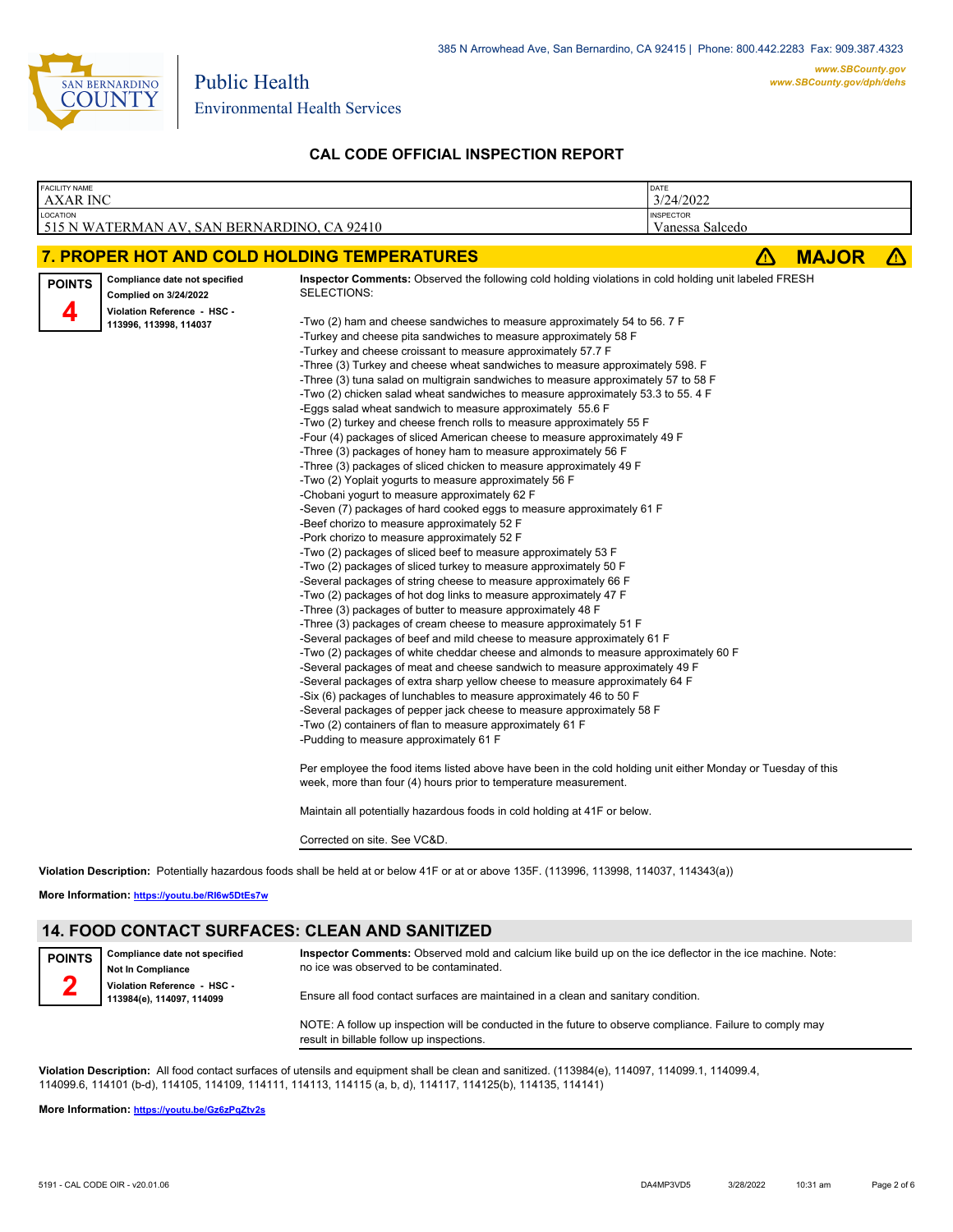

| <b>FACILITY NAME</b>                        | DATE             |
|---------------------------------------------|------------------|
| <b>AXAR INC</b>                             | 3/24/2022        |
| LOCATION                                    | <b>INSPECTOR</b> |
| 515 N WATERMAN AV, SAN BERNARDINO, CA 92410 | Vanessa Salcedo  |
|                                             |                  |

## **32. FOOD PROPERLY LABELED & HONESTLY PRESENTED**

| <b>POINTS</b> | Compliance date not specified<br><b>Not In Compliance</b><br>Violation Reference - HSC -<br>114087.114089 | Inspector Comments: Observed inadequate labeling on the ice bags that are packaged at the facility. Food<br>that is prepackaged at the facility shall provide a label that complies with the requirements set forth by the<br>Sherman Food, Drug and Cosmetic law.                                                                                                                                                                                                 |
|---------------|-----------------------------------------------------------------------------------------------------------|--------------------------------------------------------------------------------------------------------------------------------------------------------------------------------------------------------------------------------------------------------------------------------------------------------------------------------------------------------------------------------------------------------------------------------------------------------------------|
|               |                                                                                                           | Label information shall include the following information:<br>(1) The common name of the food, or absent a common name, an adequately descriptive identity statement.<br>(2) If made from two or more ingredients, a list of ingredients in descending order of predominance by weight,<br>including a declaration of artificial color or flavor and chemical preservatives, if contained in the food.<br>(3) An accurate declaration of the quantity of contents. |

(4) The name and place of business of the manufacturer, packer, or distributor.

Provide and maintain this information on the label.

**Violation Description:** Any food is misbranded if its labeling is false or misleading, if it is offered for sale under the name of another food, or if it is an imitation of another food for which a definition and standard of identity has been established by regulation. (114087, 114089, 114089.1(a, b), 114090, 114093.1) Bulk food available for consumer self-service must have an information label, sign, and/or other method of notification that includes the label information. (114089) Prepackaged food must bear a label that complies with the labeling requirements as prescribed by the Sherman Food, Drug and Cosmetic Law. (114089 and 114089(a))

Restaurants must provide a brochure placed at the point of sale that includes at least calories, sodium, saturated fat, and carbohydrates information per menu item. For sit-down restaurants, the information must be provided at the table. Drive-thrus are required to have the brochures available upon request and have a notice of the availability at the point of sale. (114094)

### **35. EQUIPMENT/UTENSILS - APPROVED; INSTALLED; CLEAN; GOOD REPAIR, CAPACITY**

**Compliance date not specified Not In Compliance Violation Reference - HSC - 114130, 114130.1, 114130 POINTS**

**1**

**Inspector Comments:** Observed cold holding unit labeled FRESH SELECTIONS to not be able to hold proper cold holding temperatures and to be holding potentially hazardous foods.

Repair/replace cold holding unit. Ensure units holding potentially hazardous foods are able to hold food at or below 41 F at all times.

NOTE: A follow up inspection will be conducted in the future to observe compliance. Failure to comply may result in billable follow up inspections.

**Violation Description:** All utensils and equipment shall be fully operative and in good repair. (114175). All utensils and equipment shall be approved, installed properly, and meet applicable standards. (114130, 114130.1, 114130.2, 114130.3, 114130.4, 114130.5, 114132, 114133, 114137, 114139, 114153, 114155, 114163, 114165, 114167, 114169, 114177, 114180, 114182)

### **36. EQUIPMENT, UTENSILS AND LINENS: STORAGE AND USE**

| <b>POINTS</b> | Compliance date not specified                           | <b>Inspector Comments:</b> Observed the ice scoop stored directly on top of the ice machine. |  |  |  |  |
|---------------|---------------------------------------------------------|----------------------------------------------------------------------------------------------|--|--|--|--|
|               | <b>Not In Compliance</b><br>Violation Reference - HSC - | Ensure to store all utensils in a clean and sanitary container to avoid contamination.       |  |  |  |  |
|               | 114074.114081.114119                                    |                                                                                              |  |  |  |  |

**Violation Description:** All clean and soiled linen shall be properly stored; non-food items shall be stored and displayed separate from food and food-contact surfaces. (114185.3 - 114185.4)Utensils and equipment shall be handled and stored so as to be protected from contamination. (114074 - 114075, 114081, 114119, 114121, 114161, 114178, 114179, 114083, 114185, 114185.2, 114185.5) Pressurized cylinders must be securely fastened to a rigid structure. (114172)

### **41. PLUMBING; PROPER BACKFLOW DEVICES**

| <b>POINTS</b> | Compliance date not specified<br><b>Not In Compliance</b> | Inspector Comments: Observed no air gap between the drainage pipe for the soda machine and the floor<br>sink.                   |
|---------------|-----------------------------------------------------------|---------------------------------------------------------------------------------------------------------------------------------|
|               | Violation Reference - HSC -<br>114171.114189.1            | Provide an air gap between the drainage pipe from the three compartment sink and the floor sink that is a<br>minimum of 1-inch. |
|               |                                                           |                                                                                                                                 |

**Violation Description:** The potable water supply shall be protected with a backflow or back siphonage protection device, as required by applicable plumbing codes. (114192) All plumbing and plumbing fixtures shall be installed in compliance with local plumbing ordinances, shall be maintained so as to prevent any contamination, and shall be kept clean, fully operative, and in good repair. Any hose used for conveying potable water shall be of approved materials, labeled, properly stored, and used for no other purpose. (114171, 114189.1, 114190, 114193, 114193.1, 114199, 114201, 114269)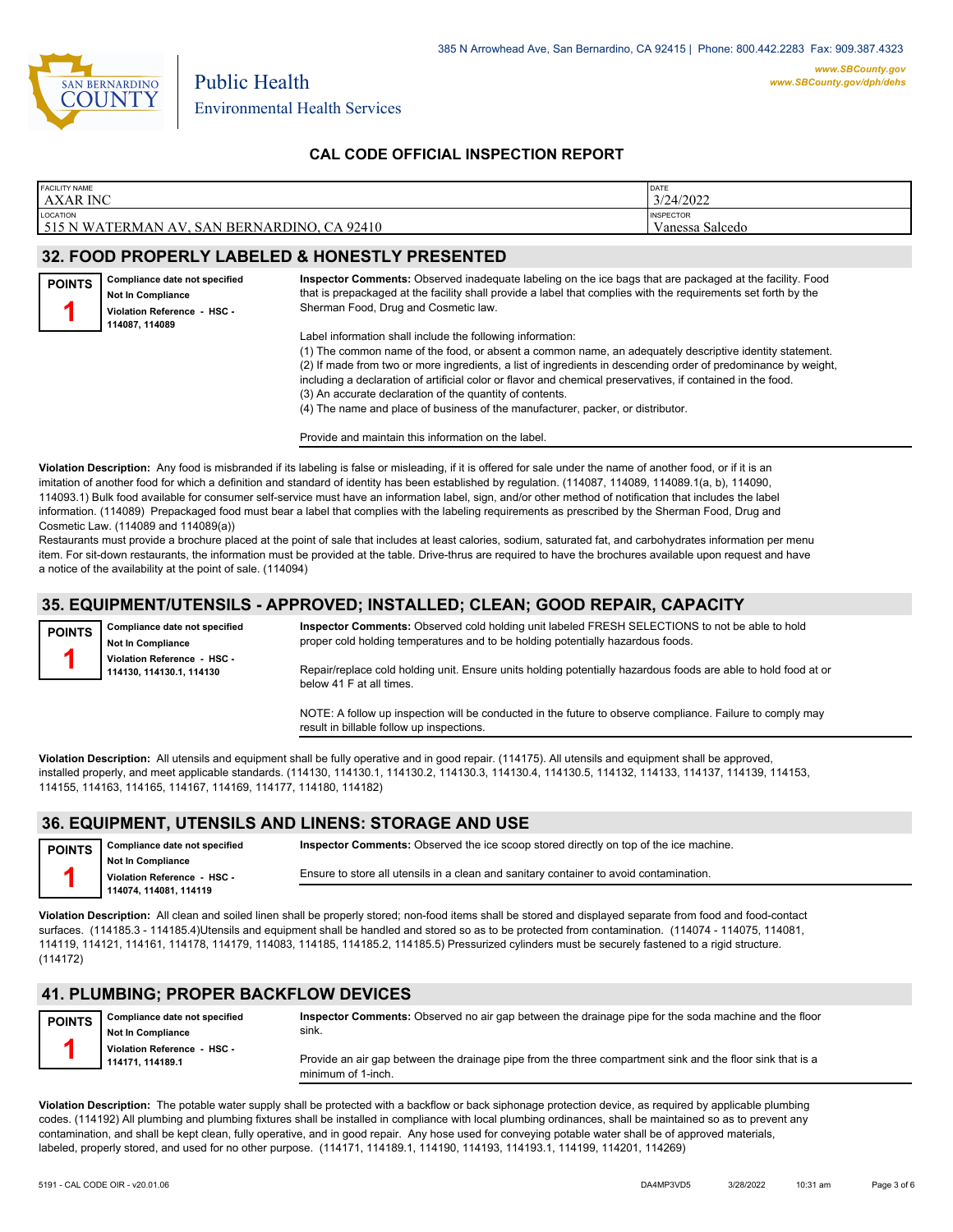

| <b>FACILITY NAME</b>                                           | DATE             |  |  |  |  |
|----------------------------------------------------------------|------------------|--|--|--|--|
| <b>AXAR INC</b>                                                | 3/24/2022        |  |  |  |  |
| LOCATION                                                       | <b>INSPECTOR</b> |  |  |  |  |
| 515 N WATERMAN AV, SAN BERNARDINO, CA 92410                    | Vanessa Salcedo  |  |  |  |  |
|                                                                |                  |  |  |  |  |
| 43. TOILET FACILITIES: PROPERLY CONSTRUCTED, SUPPLIED, CLEANED |                  |  |  |  |  |
|                                                                |                  |  |  |  |  |

#### **Compliance date not specified POINTS Inspector Comments:** Observed missing toilet paper in toilet paper dispenser in both restrooms.

**Not In Compliance Violation Reference - HSC - 114250, 114276 1**

Ensure toilet paper is always stocked and stored in a sanitary manner, such as a toilet paper dispenser.

**Violation Description:** Toilet facilities shall be maintained clean, sanitary and in good repair for use by employees and patrons. Toilet rooms shall be separated by a well-fitting, self-closing door. Toilet tissue shall be provided in a permanently installed dispenser at each toilet. Location of toilet facilities used by patrons shall not be located to pass through food preparation, food storage, or utensil washing areas. (114250, 114250.1, 114276)

## **48. FOOD HANDLER CERTIFICATION**

| <b>POINTS</b> | Compliance date not specified                                       | Inspector Comments: Observed two (2) expired/missing food handler cards.                                                                                                                                                                                                                                                                                                                                        |
|---------------|---------------------------------------------------------------------|-----------------------------------------------------------------------------------------------------------------------------------------------------------------------------------------------------------------------------------------------------------------------------------------------------------------------------------------------------------------------------------------------------------------|
| 3             | <b>Not In Compliance</b><br>Violation Reference - SBCC -<br>33.0409 | Provide missing food handler card form within 14 days to avoid a future charged follow-up inspection. Note:<br>Food handler cards MUST be issued by San Bernardino County to be valid.                                                                                                                                                                                                                          |
|               |                                                                     | Note: information regarding new StateFoodSafety Store Compliance application was provided to operator. At<br>this time San Bernardino County has partnered with StateFoodSafety in bringing an easier method of handling<br>Food Handler Certification Cards to operators and their facilities via a new online database. Full<br>implementation of Store Compliance Database will go into effect January 2023. |

**Violation Description:** This facility is currently in violation with the food handler certification requirement for San Bernardino County, which states all food handlers must obtain a valid food handler certificate within fourteen (14) days of employment (33.0410, 33.044). Failure to provide proof of food handler certification within fourteen (14) days will result in unannounced billable (at our current hourly rate) re-inspections to verify compliance.

This facility operator must complete the 'Missing Food Handler' form provided by the inspector and email an electronic copy (scans or photos are ok as long as they are readableto sbcfoodworker@gmail.com

**More Information: [http://www.sbcounty.gov/dph/dehs/Depts/EnvironmentalHealth/FIRST/food\\_worker\\_training.aspx](http://www.sbcounty.gov/dph/dehs/Depts/EnvironmentalHealth/FIRST/food_worker_training.aspx)**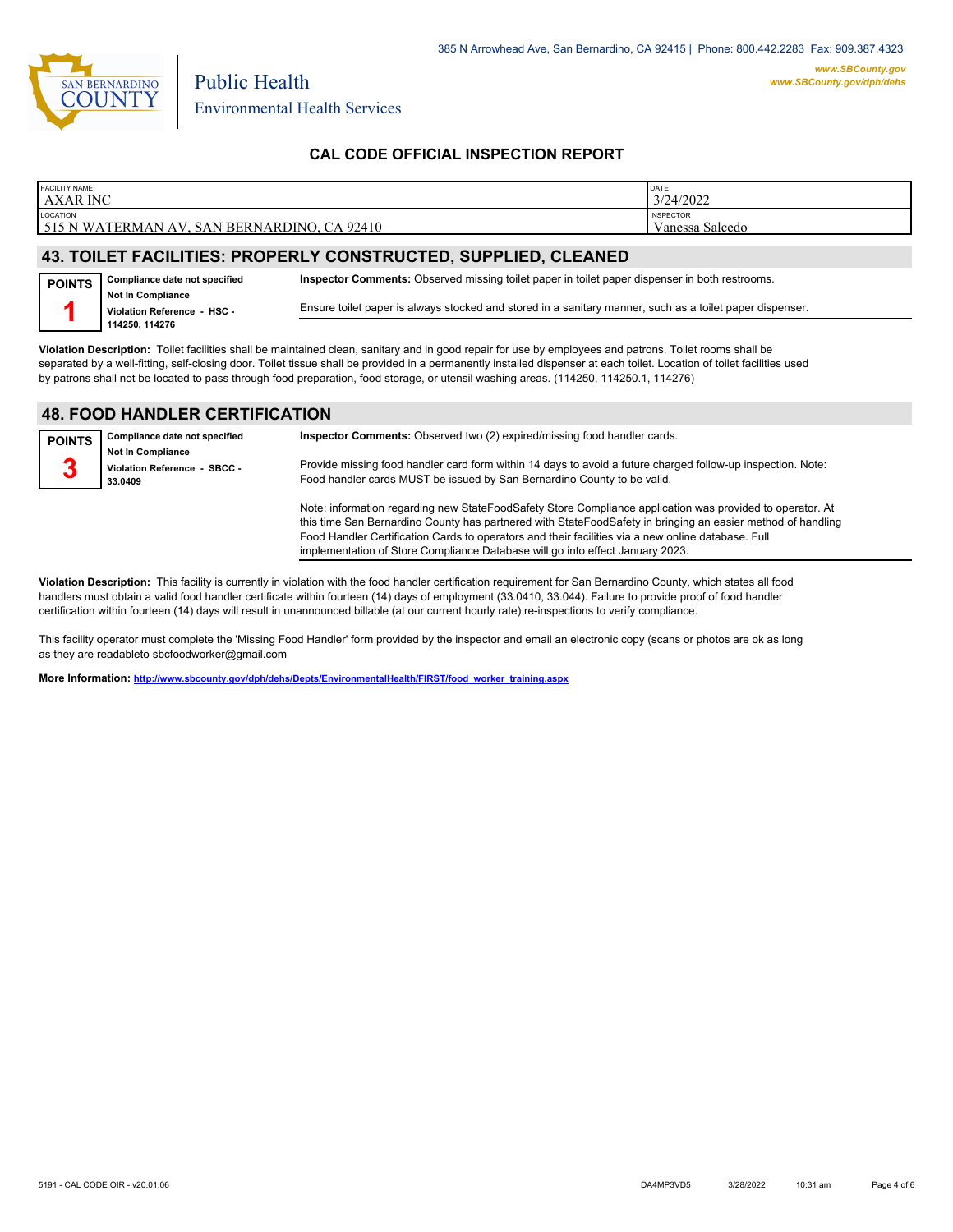

| <b>FACILITY NAME</b><br><b>AXAR INC</b> |                                                           |                                                                   | DATE<br>3/24/2022 |
|-----------------------------------------|-----------------------------------------------------------|-------------------------------------------------------------------|-------------------|
| LOCATION                                |                                                           |                                                                   | <b>INSPECTOR</b>  |
|                                         | 515 N WATERMAN AV, SAN BERNARDINO, CA 92410               |                                                                   | Vanessa Salcedo   |
|                                         |                                                           |                                                                   |                   |
| 52. VC & D                              |                                                           |                                                                   |                   |
| <b>POINTS</b>                           | Compliance date not specified<br><b>Not In Compliance</b> | Inspector Comments: Operator voluntarily discarded the following: |                   |
|                                         | Violation Reference - HSC -                               | -Two (2) ham and cheese sandwiches                                |                   |
|                                         | 113980                                                    | -Turkey and cheese pita sandwiches                                |                   |
|                                         |                                                           | -Turkey and cheese croissant                                      |                   |
|                                         |                                                           | -Three (3) Turkey and cheese                                      |                   |
|                                         |                                                           | -Three (3) tuna salad on multigrain sandwiches                    |                   |
|                                         |                                                           | -Two (2) chicken salad wheat sandwiches                           |                   |
|                                         |                                                           | -Eggs salad wheat sandwich                                        |                   |
|                                         |                                                           | -Two (2) turkey and cheese french rolls                           |                   |
|                                         |                                                           | -Four (4) packages of sliced American cheese                      |                   |
|                                         |                                                           | -Three (3) packages of honey ham                                  |                   |
|                                         |                                                           | -Three (3) packages of sliced chicken                             |                   |
|                                         |                                                           | -Two (2) Yoplait yogurts to measure                               |                   |
|                                         |                                                           | -Chobani yogurt                                                   |                   |
|                                         |                                                           | -Seven (7) packages of hard cooked eggs                           |                   |
|                                         |                                                           | -Beef chorizo                                                     |                   |
|                                         |                                                           | -Pork chorizo                                                     |                   |
|                                         |                                                           | -Two (2) packages of sliced beef                                  |                   |
|                                         |                                                           | -Two (2) packages of sliced turkey                                |                   |
|                                         |                                                           | -Several packages of string cheese                                |                   |
|                                         |                                                           | -Two (2) packages of hot dog links                                |                   |
|                                         |                                                           | -Three (3) packages of butter                                     |                   |
|                                         |                                                           | -Three (3) packages of cream cheese                               |                   |
|                                         |                                                           | -Several packages of beef and mild cheese                         |                   |
|                                         |                                                           | -Two (2) packages of white cheddar cheese and almonds             |                   |
|                                         |                                                           | -Several packages of meat and cheese sandwich                     |                   |
|                                         |                                                           | -Several packages of extra sharp yellow cheese                    |                   |
|                                         |                                                           | -Six (6) packages of lunchables to measure                        |                   |
|                                         |                                                           | -Several packages of pepper jack cheese                           |                   |
|                                         |                                                           | -Two (2) containers of flan                                       |                   |

**Violation Description:** Operator has voluntarily consented to the condemnation and destruction of food as said material being unfit for human consumption or otherwise in violation of California Health and Safety Code, Division 104, Part 5, Chapter 1 through 8, the disposition of which is provided for by Chapter 8, Article 3, Section 111895.

"I (We) hereby voluntarily agree to the condemnation and destruction of the following material(s) listed in violation number 52. By signing this Offical Inspection Report (OIR), I (We) hereby release the County of San Bernardino and its agent from any and all liability."

### **IMPORTANT: Risk Based Inspection Frequency**

Food facilities that pose a higher risk level for causing foodborne illness will be subject to an additional inspection, to be billed at the hourly rate as provided in the San Bernardino Count[y Code Schedule of Fees. Facilitie](https://codelibrary.amlegal.com/codes/sanbernardino/latest/sanberncty_ca/0-0-0-122474#JD_16.0213B)s that received one or more of the following will be elevated to a high risk tier:

- A score letter of "C" or lower on one of the last two graded inspections,
- A score letter of "B" on two of the last three graded inspections,
- Repeated "four (4) point violation Risk Factor" (critical violation codes 1-23) on the last two inspections, or

-Pudding

- · Four (4) or more critical violations (codes 1-23) noted during an inspection, or
- A permit suspension (closure) on your last graded inspection.

### **Food Establishment Donor Survey**

Will you please take a few moments of your time to co[mplete our Food Establishment Donor Survey?](https://survey123.arcgis.com/share/626bb0fb21674c82832b0c0d557c5e80?field:faid=FA0036590&field:facility_name=AXAR%20INC¢er=,&field:phone=6266887391) The purpose of this survey is to learn about current food recovery and food waste reduction efforts and struggles throughout San Bernardino County.

The feedback from the survey will help us identify barriers and opportunities, and connect you with nearby charitable feeding organizations so you can donate your surplus food. Once you complete the survey, you can view your entry and connect with other donor food establishments and charitable feeding organizations in the fol[lowing Live Web Map.](https://arcg.is/WvjGb)

### **Overall Inspection Comments**